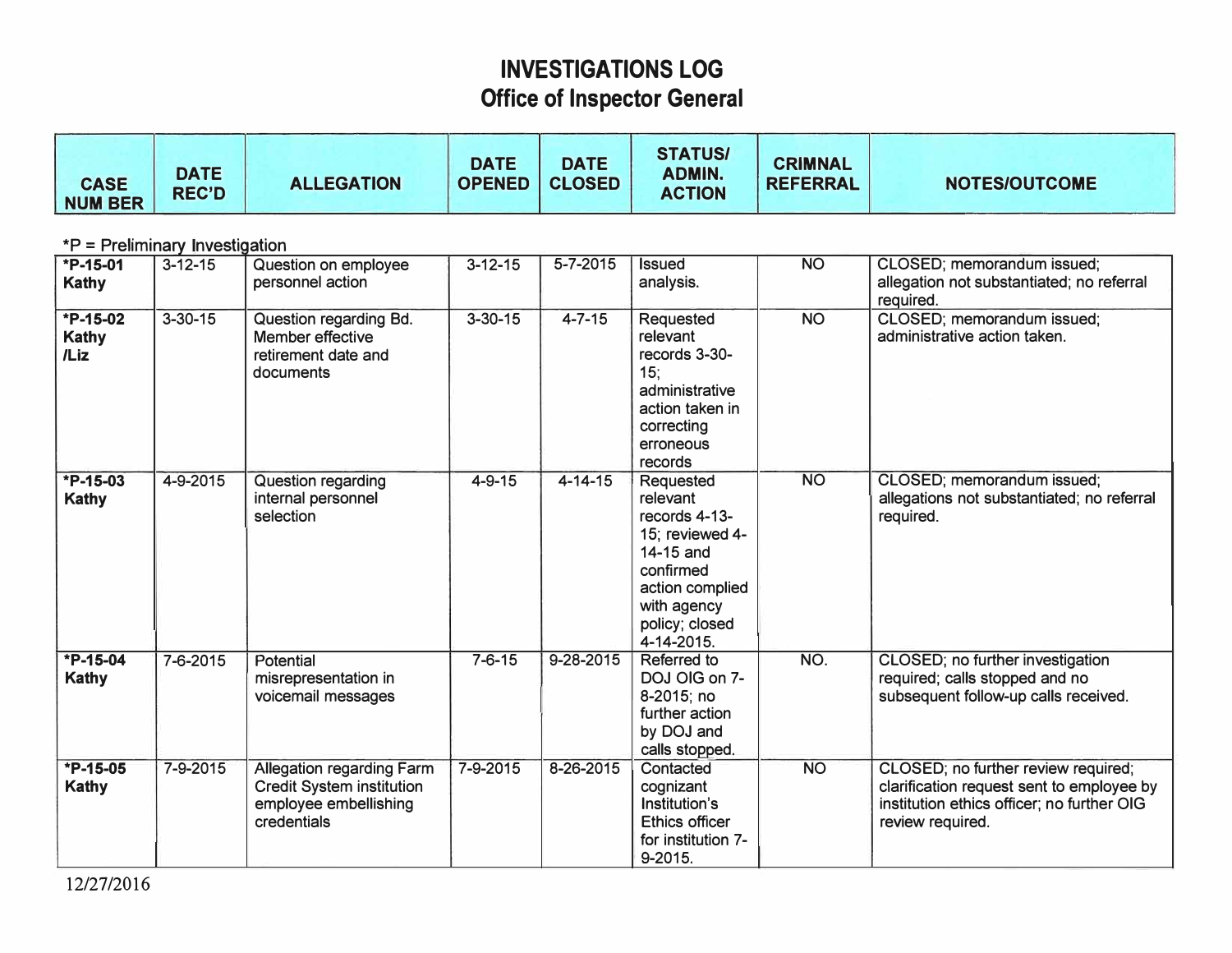## **INVESTIGATIONS LOG Office of Inspector General**

| <b>CASE</b><br><b>NUM BER</b>                                | <b>DATE</b><br><b>REC'D</b>                                    | <b>ALLEGATION</b>                                                                                                              | <b>DATE</b><br><b>OPENED</b>                                 | <b>DATE</b><br><b>CLOSED</b> | <b>STATUS/</b><br><b>ADMIN.</b><br><b>ACTION</b>            | <b>CRIMNAL</b><br><b>REFERRAL</b> | <b>NOTES/OUTCOME</b>                                                                                                                                                                                                                          |  |
|--------------------------------------------------------------|----------------------------------------------------------------|--------------------------------------------------------------------------------------------------------------------------------|--------------------------------------------------------------|------------------------------|-------------------------------------------------------------|-----------------------------------|-----------------------------------------------------------------------------------------------------------------------------------------------------------------------------------------------------------------------------------------------|--|
|                                                              |                                                                |                                                                                                                                |                                                              |                              |                                                             |                                   |                                                                                                                                                                                                                                               |  |
| $*P-15-06$<br>Kathy                                          | 7-23-2015                                                      | <b>Review of Excessive Data</b><br>Usage on Agency Mobile<br><b>Devices</b>                                                    | 8-4-2015                                                     | 8-25-2015                    | Closed 8-25-<br>2015; no<br>referral.                       | <b>NO</b>                         | CLOSED; memorandum issued; no<br>referral to Agency based on information<br>developed in inquiry.                                                                                                                                             |  |
| $*P-15-07$<br>Kathy                                          | $8 - 3 - 2015$                                                 | 401k Plan Eligibility                                                                                                          | $8 - 11 - 15$                                                | $12 - 22 - 15$               | Completed;<br><b>Mgmt Advisory</b><br>issued 9-16-<br>2015. | N <sub>O</sub>                    | CLOSED; mgmt. responded and issued<br>Notational Vote on FCA benefits and<br>compensation that included<br>determination on FCA Bd's participation<br>in 401k (NV 15-26, "FCA 2016<br>Compensation and Benefits Program"<br>$(12-22-2015)$ ). |  |
| $15 - 01$<br><b>Kathy</b>                                    | 4-21-2015<br>Initially<br>opened on<br>4-13-2015<br>as Prelim. | Allegation regarding FCA<br><b>EEO Counseling Process,</b><br>reprisal, unauthorized<br>release of confidential<br>information | $4 - 21 - 15$                                                | $7 - 31 - 15$                | Completed;<br>referred to<br>management 7-<br>21-2015.      | <b>NO</b>                         | CLOSED; ROI No. 15-01 issued 7-21-15<br>and referred to agency; administrative<br>action taken 7-31-15.                                                                                                                                       |  |
| $15 - 02$<br>Kathy<br><b>Revised to</b><br>*P-15-09<br>Kathy | 4-27-2015                                                      | Allegations regarding<br>recruitment and personnel<br>actions                                                                  | 4-28-2015<br>Changed<br>to P-15-09<br>on 2-18-<br>2016       | $3 - 15 - 2016$              | Completed.                                                  | <b>NO</b>                         | CLOSED; no referral; briefed R.<br>Coleman; no follow-up requested;<br>monitoring.                                                                                                                                                            |  |
| $15 - 03$<br>Kathy                                           | 4-27-2015<br>(pulled out<br>to formal<br>INV on 8-<br>27-2015) | Allegation suitability<br>adjudication                                                                                         | 8-27-2015                                                    | $9 - 29 - 2015$              | Completed<br>record reviews<br>and interviews.              | $\overline{NO}$                   | CLOSED; ROI No. 15-03 issued 9-29-<br>2015; no referral; allegation not<br>substantiated.                                                                                                                                                     |  |
| $15 - 04$<br><b>Revised to</b><br>*P-15-08<br><b>Kathy</b>   | 8-26-2015                                                      | Allegations regarding<br>nepotism.                                                                                             | $9 - 16 - 2015$<br>Changed<br>to P-15-08<br>on 2-18-<br>2016 | 2-18-2016                    | Completed<br>record reviews<br>and interviews.              | <b>NO</b>                         | CLOSED; no referral; allegation of<br>nepotism violations not substantiated.                                                                                                                                                                  |  |
| $15 - 05$<br>Kathy                                           | 8-26-2015                                                      | Allegations regarding<br>violation of restriction on<br>contractors performing<br>inherently governmental                      | $9 - 16 - 2015$                                              | $12 - 16 - 15$               | <b>Hotline</b><br>complaint<br>received<br>8/26/15; under   | <b>NO</b>                         | CLOSED; ROI No. 15-05 issued 12-16-<br>2015; no referral; allegation not<br>substantiated.                                                                                                                                                    |  |